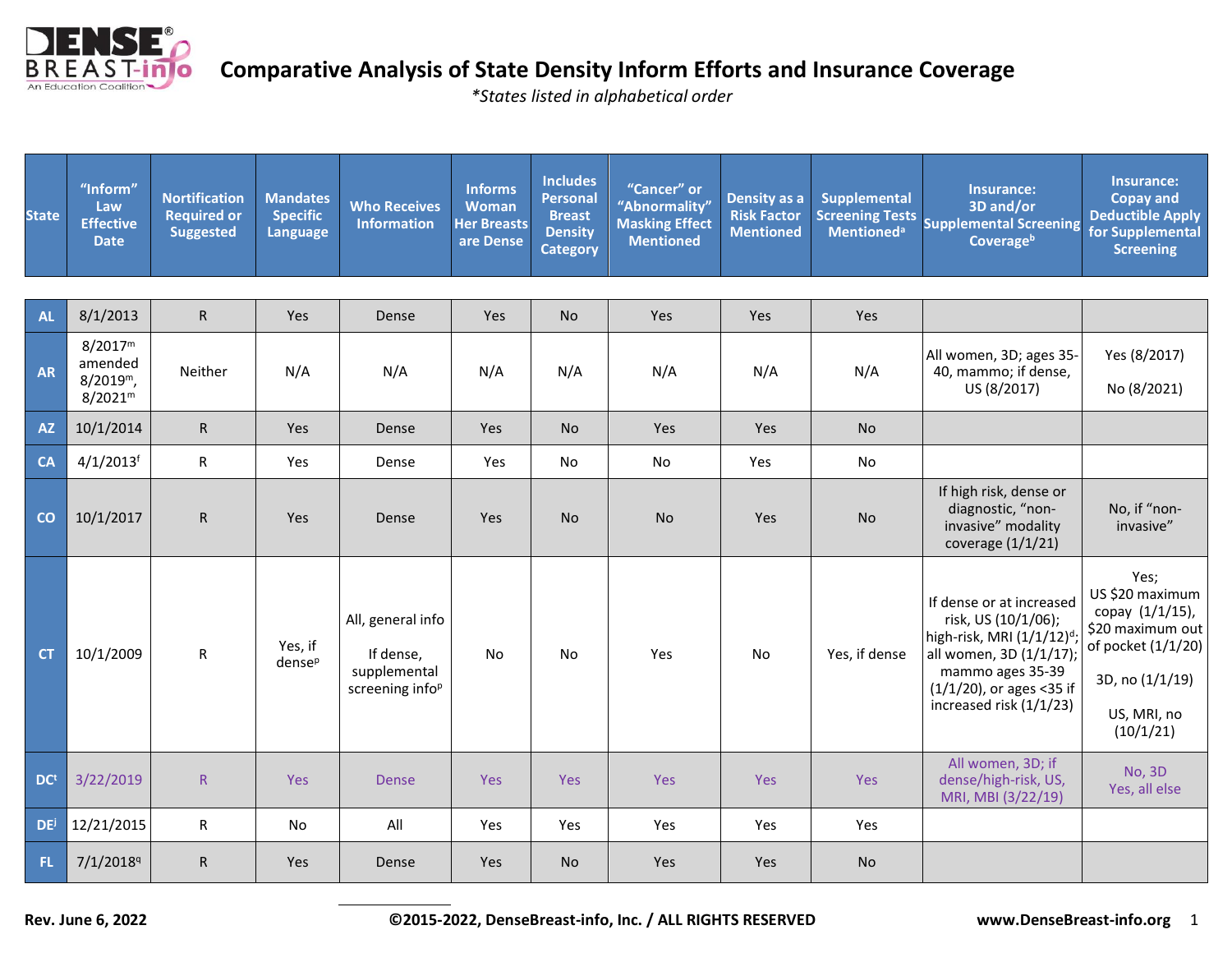

*\*States listed in alphabetical order*

| <b>State</b>    | "Inform"<br>Law<br><b>Effective</b><br><b>Date</b> | <b>Nortification</b><br><b>Required or</b><br><b>Suggested</b> | <b>Mandates</b><br><b>Specific</b><br><b>Language</b> | <b>Who Receives</b><br><b>Information</b> | <b>Informs</b><br><b>Woman</b><br><b>Her Breasts</b><br>are Dense | <b>Includes</b><br><b>Personal</b><br><b>Breast</b><br><b>Density</b><br><b>Category</b> | "Cancer" or<br>"Abnormality"<br><b>Masking Effect</b><br><b>Mentioned</b> | Density as a<br><b>Risk Factor</b><br><b>Mentioned</b> | <b>Supplemental</b> | Insurance:<br>3D and/or<br>Screening Tests<br>Supplemental Screening<br><b>Coverage</b> <sup>b</sup>                                                                                                                                                                                  | Insurance:<br><b>Copay and</b><br><b>Deductible Apply</b><br>for Supplemental<br><b>Screening</b>                         |
|-----------------|----------------------------------------------------|----------------------------------------------------------------|-------------------------------------------------------|-------------------------------------------|-------------------------------------------------------------------|------------------------------------------------------------------------------------------|---------------------------------------------------------------------------|--------------------------------------------------------|---------------------|---------------------------------------------------------------------------------------------------------------------------------------------------------------------------------------------------------------------------------------------------------------------------------------|---------------------------------------------------------------------------------------------------------------------------|
|                 |                                                    |                                                                |                                                       |                                           |                                                                   |                                                                                          |                                                                           |                                                        |                     |                                                                                                                                                                                                                                                                                       |                                                                                                                           |
| <b>GA</b>       | 7/1/2019                                           | $\mathsf R$                                                    | Yes                                                   | Dense                                     | Yes                                                               | No                                                                                       | Yes                                                                       | Yes                                                    | Yes                 | All women, diagnostic<br>imaging; supplemental<br>based on NCCN<br>guidelines (1/1/23)                                                                                                                                                                                                | No                                                                                                                        |
| H1              | 1/1/2014                                           | $\mathsf{R}$                                                   | Yes                                                   | Dense                                     | Yes                                                               | <b>No</b>                                                                                | Yes                                                                       | Yes                                                    | Yes                 |                                                                                                                                                                                                                                                                                       |                                                                                                                           |
| <b>IA</b>       | 11/15/2017                                         | $\mathsf{R}$                                                   | No                                                    | All                                       | Yes                                                               | Yes                                                                                      | Possibly <sup>n</sup>                                                     | Yes                                                    | No                  |                                                                                                                                                                                                                                                                                       |                                                                                                                           |
| п.              | $1/1/2019$ <sup>g</sup>                            | $\mathsf{R}$                                                   | No <sup>r</sup>                                       | Dense                                     | Yes                                                               | <b>No</b>                                                                                | Yes                                                                       | Yes                                                    | No                  | Diagnostic mammo<br>$(1/1/20)$ ; Screening: if<br>dense, US (3/27/09); all,<br>3D (7/1/16); high-risk,<br>MRI (1/1/18)                                                                                                                                                                | <b>No</b>                                                                                                                 |
| IN <sup>k</sup> | 7/1/2016                                           | ${\sf R}$                                                      | No                                                    | Unclear                                   | No                                                                | No                                                                                       | No                                                                        | No                                                     | No                  | If dense, not modality<br>specific (7/1/13)                                                                                                                                                                                                                                           | Yes                                                                                                                       |
| <b>KY</b>       | Expired<br>1/1/2021;<br>reinstated<br>7/1/2021     | $\mathsf R$                                                    | Yes                                                   | Dense                                     | Yes                                                               | No                                                                                       | Yes                                                                       | Yes                                                    | <b>No</b>           | All women, 3D<br>(on/about 7/3/17)                                                                                                                                                                                                                                                    | <b>No</b>                                                                                                                 |
| LA              | 1/1/2016                                           | $\mathsf{R}$                                                   | Yes                                                   | All                                       | No                                                                | No                                                                                       | Yes                                                                       | Yes                                                    | Yes                 | All women, 3D (1/1/19);<br>all women screening US,<br>diagnostic mammo/US<br>$(1/1/21)$ ; pathogenic<br>mutation/chest wall<br>radiation age >25, MRI,<br>age >30, mammo; high-<br>risk age > 35<br>mammo/MRI; dense,<br>prior history age <50,<br>supplemental<br>imaging $(1/1/22)$ | No, mammogram,<br>screening US,<br>diagnostic<br>mammogram<br>(1/1/21)<br>Coverage<br>ambiguous,<br>(amendments<br>1/1/22 |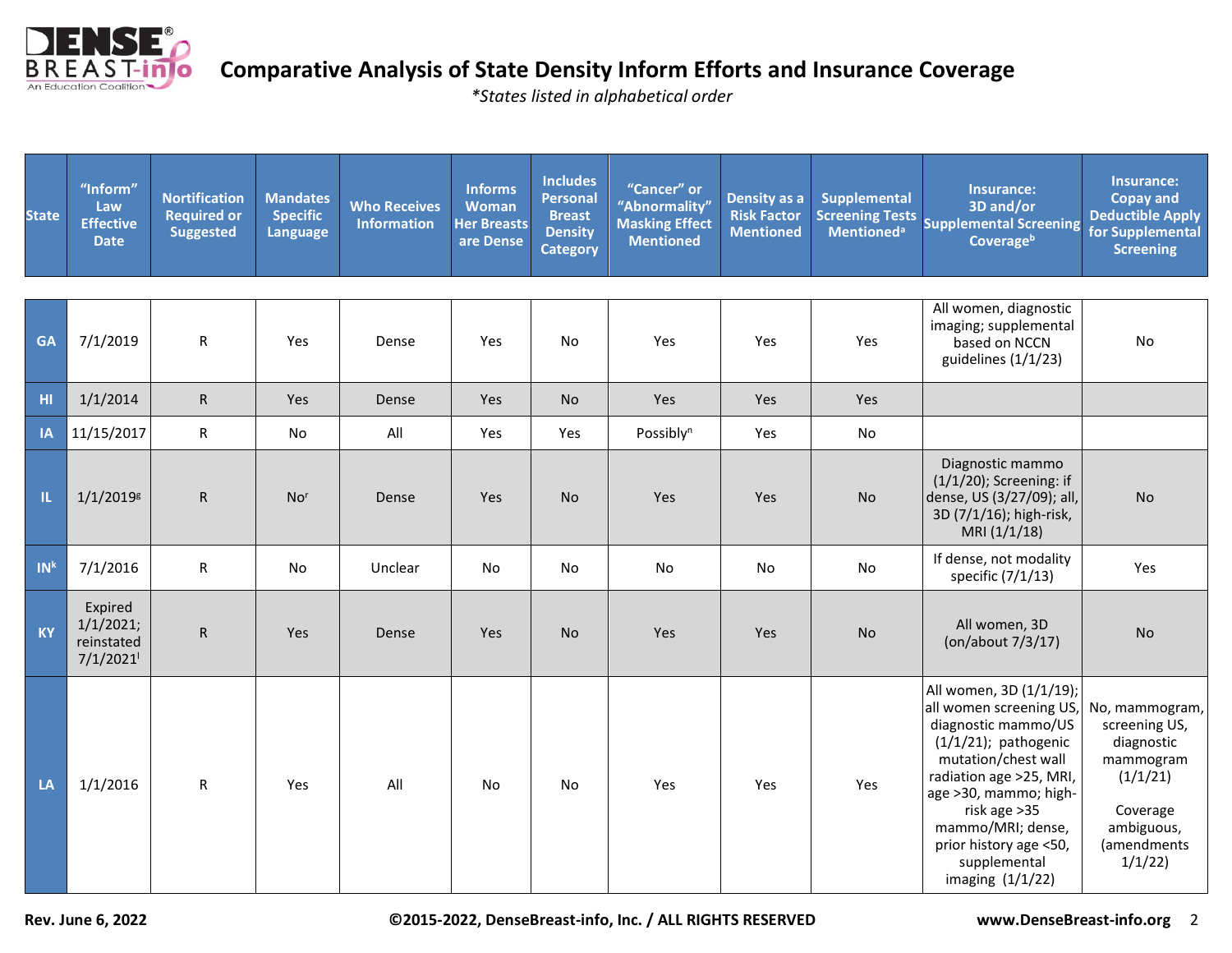

*\*States listed in alphabetical order*

| <b>State</b> | "Inform"<br>Law<br><b>Effective</b><br><b>Date</b> | <b>Nortification</b><br><b>Required or</b><br><b>Suggested</b> | <b>Mandates</b><br><b>Specific</b><br><b>Language</b> | <b>Who Receives</b><br><b>Information</b> | <b>Informs</b><br>Woman<br><b>Her Breasts</b><br>are Dense | <b>Includes</b><br><b>Personal</b><br><b>Breast</b><br><b>Density</b><br><b>Category</b> | "Cancer" or<br>"Abnormality"<br><b>Masking Effect</b><br><b>Mentioned</b> | Density as a<br><b>Risk Factor</b><br><b>Mentioned</b> | <b>Supplemental</b> | Insurance:<br>3D and/or<br>Screening Tests<br>Supplemental Screening<br>Coverageb                                           | Insurance:<br><b>Copay and</b><br><b>Deductible Apply</b><br>for Supplemental<br><b>Screening</b> |
|--------------|----------------------------------------------------|----------------------------------------------------------------|-------------------------------------------------------|-------------------------------------------|------------------------------------------------------------|------------------------------------------------------------------------------------------|---------------------------------------------------------------------------|--------------------------------------------------------|---------------------|-----------------------------------------------------------------------------------------------------------------------------|---------------------------------------------------------------------------------------------------|
|              |                                                    |                                                                |                                                       |                                           |                                                            |                                                                                          |                                                                           |                                                        |                     |                                                                                                                             |                                                                                                   |
| <b>MA</b>    | 1/1/2015                                           | ${\sf R}$                                                      | No                                                    | Dense                                     | <b>Yes</b>                                                 | Yes                                                                                      | Yes                                                                       | Yes                                                    | Yes                 |                                                                                                                             |                                                                                                   |
| <b>MD</b>    | 10/1/2013,<br>amended<br>10/1/2017                 | R                                                              | Yes                                                   | All                                       | No                                                         | No                                                                                       | Yes                                                                       | Yes                                                    | No                  | All women, 3D (1/1/18)                                                                                                      | Yes                                                                                               |
| <b>ME</b>    | N/A                                                | $\sf S$                                                        | <b>No</b>                                             | Dense                                     | Yes                                                        | <b>No</b>                                                                                | Yes                                                                       | Yes                                                    | Yes                 |                                                                                                                             |                                                                                                   |
| MI           | 6/1/2015                                           | ${\sf R}$                                                      | Yes                                                   | Dense                                     | Yes                                                        | No                                                                                       | Yes                                                                       | Yes                                                    | Yes                 |                                                                                                                             |                                                                                                   |
| <b>MN</b>    | 7/1/2014                                           | $\mathsf{R}$                                                   | No                                                    | Dense                                     | Yes                                                        | <b>No</b>                                                                                | Yes                                                                       | Yes                                                    | No                  | Dense or other risk, 3D<br>(1/1/20)                                                                                         | <b>No</b>                                                                                         |
| <b>MO</b>    | 1/1/2015                                           | ${\sf R}$                                                      | Yese                                                  | All                                       | No                                                         | No                                                                                       | Yes                                                                       | Yes                                                    | Yes                 | All women, 3D (1/1/19);<br>Medically necessary, not<br>not modality specific;<br>above-average risk, US,<br>MRI (08/28/20") | No, 3D<br>Yes, all else                                                                           |
| <b>NC</b>    | 1/1/2014                                           | ${\sf R}$                                                      | Yes                                                   | Dense                                     | Yes                                                        | Yes                                                                                      | Yes                                                                       | Yes                                                    | <b>No</b>           |                                                                                                                             |                                                                                                   |
| <b>ND</b>    | 4/8/2015h                                          | R-expired                                                      | No                                                    | Dense                                     | Yes                                                        | No                                                                                       | Yes                                                                       | Yes                                                    | No                  |                                                                                                                             |                                                                                                   |
| <b>NE</b>    | 7/24/2017                                          | ${\sf R}$                                                      | No <sup>r</sup>                                       | All                                       | Yes                                                        | Yes                                                                                      | Yes                                                                       | Yes                                                    | <b>No</b>           |                                                                                                                             |                                                                                                   |
| <b>NH</b>    | 8/7/18 <sup>m</sup><br>amended<br>9/10/19          | Neither                                                        | N/A                                                   | N/A                                       | N/A                                                        | N/A                                                                                      | N/A                                                                       | N/A                                                    | N/A                 | All women, 3D (8/7/18)                                                                                                      | Yes (amendment<br>9/10/19                                                                         |
| <b>NJ</b>    | 5/1/2014                                           | $\mathsf{R}$                                                   | Yes                                                   | All                                       | <b>No</b>                                                  | <b>No</b>                                                                                | Yes                                                                       | Yes                                                    | <b>No</b>           | All women, 3D (8/1/18)<br>If extremely dense, US,<br>MRI (5/1/14)                                                           | No, 3D<br>Yes, all else                                                                           |
| <b>NM</b>    | 7/1/2019                                           | ${\sf R}$                                                      | Yes                                                   | Dense                                     | Yes                                                        | Yes                                                                                      | No                                                                        | Yes                                                    | No                  |                                                                                                                             |                                                                                                   |
| <b>NV</b>    | $1/1/2014$ ,<br>amended<br>7/1/2015                | ${\sf R}$                                                      | Yes                                                   | All                                       | Yes                                                        | Yes                                                                                      | <b>No</b>                                                                 | Yes                                                    | <b>No</b>           |                                                                                                                             |                                                                                                   |

**Rev. June 6, 2022 ©2015-2022, DenseBreast-info, Inc. / ALL RIGHTS RESERVED www.DenseBreast-info.org** 3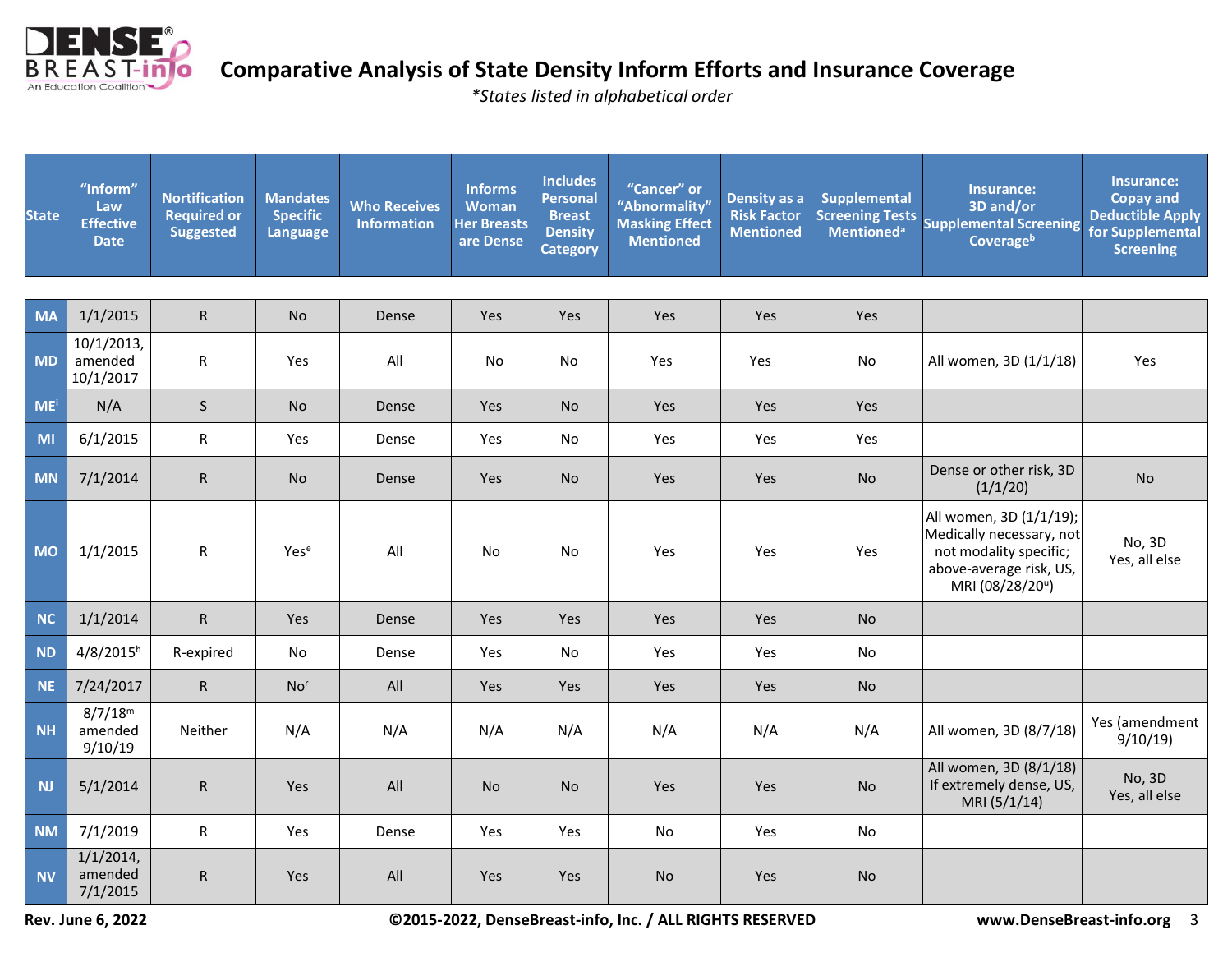

*\*States listed in alphabetical order*

| <b>State</b> | "Inform"<br>Law<br><b>Effective</b><br><b>Date</b> | <b>Nortification</b><br><b>Required or</b><br><b>Suggested</b> | <b>Mandates</b><br><b>Specific</b><br>Language | <b>Who Receives</b><br><b>Information</b> | <b>Informs</b><br><b>Woman</b><br><b>Her Breasts</b><br>are Dense | <b>Includes</b><br><b>Personal</b><br><b>Breast</b><br><b>Density</b><br><b>Category</b> | "Cancer" or<br>"Abnormality"<br><b>Masking Effect</b><br><b>Mentioned</b> | Density as a<br><b>Risk Factor</b><br><b>Mentioned</b> | <b>Supplemental</b><br><b>Screening Tests</b><br><b>Mentioned</b> <sup>a</sup> | Insurance:<br>3D and/or<br><b>Supplemental Screening</b><br>Coverageb                                                                                  | Insurance:<br><b>Copay and</b><br><b>Deductible Apply</b><br>for Supplemental<br><b>Screening</b> |
|--------------|----------------------------------------------------|----------------------------------------------------------------|------------------------------------------------|-------------------------------------------|-------------------------------------------------------------------|------------------------------------------------------------------------------------------|---------------------------------------------------------------------------|--------------------------------------------------------|--------------------------------------------------------------------------------|--------------------------------------------------------------------------------------------------------------------------------------------------------|---------------------------------------------------------------------------------------------------|
|              |                                                    |                                                                |                                                |                                           |                                                                   |                                                                                          |                                                                           |                                                        |                                                                                | All women, screening +                                                                                                                                 |                                                                                                   |
| <b>NY</b>    | 1/19/2013                                          | $\mathsf{R}$                                                   | Yes                                            | Dense                                     | Yes                                                               | No                                                                                       | Yes                                                                       | Yes                                                    | Yes                                                                            | diagnostic breast<br>imaging including diag<br>mammo, US, MRI<br>(1/1/17); ages 35-39,<br>mammo (9/1/19)                                               | No                                                                                                |
| OH           | 3/19/2015                                          | $\mathsf R$                                                    | Yes                                            | Dense                                     | Yes                                                               | <b>No</b>                                                                                | Yes                                                                       | Yes                                                    | <b>No</b>                                                                      |                                                                                                                                                        |                                                                                                   |
| OK           | 11/1/2016                                          | ${\sf R}$                                                      | Yes                                            | Dense                                     | Yes                                                               | Yes                                                                                      | Yes                                                                       | Yes                                                    | No                                                                             | All women, 3D<br>$(11/1/18)$ ; diagnostic<br>mammo ages 35-39<br>every 5 years, age 40+<br>annually; diagnostic<br>exams/other modalities<br>(11/1/22) | No                                                                                                |
| OR           | 1/1/2014                                           | ${\sf R}$                                                      | Yes                                            | <b>Extremely Dense</b>                    | Yes                                                               | No                                                                                       | Yes                                                                       | Yes                                                    | Yes                                                                            |                                                                                                                                                        |                                                                                                   |
| PA           | 1/30/2014                                          | $\mathsf R$                                                    | Yes                                            | All                                       | Yes                                                               | Yes                                                                                      | Yes                                                                       | Yes                                                    | No                                                                             | All women, 3D (10/1/15)<br>If extremely dense,<br>high-risk, or<br>heterogeneously dense<br>+ high risk, US, MRI<br>(8/30/20)                          | No, 3D<br>Yes, all else                                                                           |
| R1           | 10/1/2014                                          | $\mathsf R$                                                    | <b>Yes</b>                                     | Dense                                     | Yes                                                               | Yes                                                                                      | Yes                                                                       | Yes                                                    | Yes                                                                            |                                                                                                                                                        |                                                                                                   |
| <b>SC</b>    | 5/12/2016                                          | ${\sf R}$                                                      | Yes                                            | "Where<br>applicable"                     | Yes                                                               | No                                                                                       | No                                                                        | Yes                                                    | No                                                                             |                                                                                                                                                        |                                                                                                   |
| <b>SD</b>    | 7/1/2019                                           | $\mathsf R$                                                    | <b>Yes</b>                                     | Dense                                     | Yes                                                               | <b>Yes</b>                                                                               | Yes                                                                       | Yes                                                    | Yes                                                                            |                                                                                                                                                        |                                                                                                   |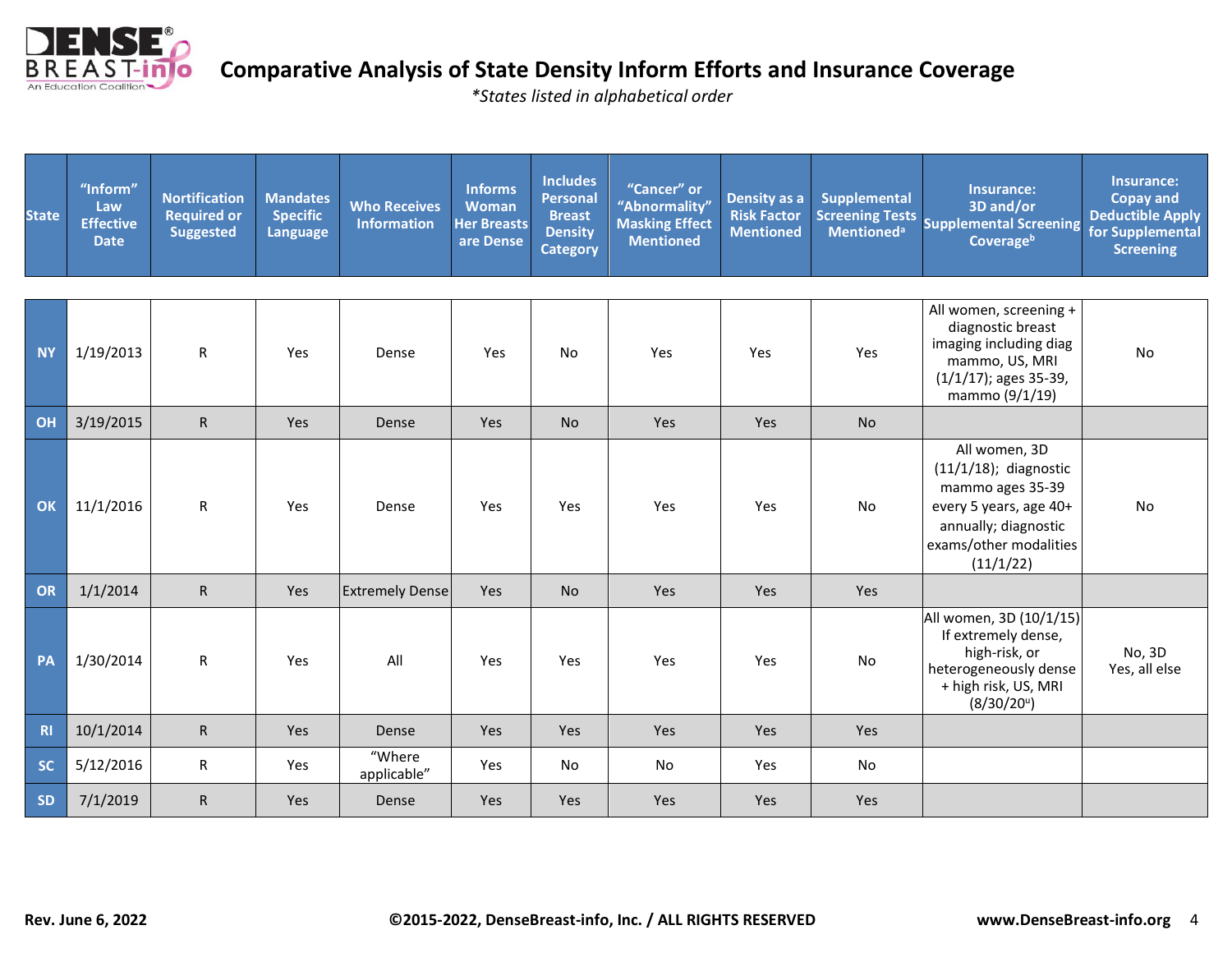

*\*States listed in alphabetical order*

| <b>State</b> | "Inform"<br>Law<br><b>Effective</b><br><b>Date</b> | <b>Nortification</b><br><b>Required or</b><br><b>Suggested</b> | <b>Mandates</b><br><b>Specific</b><br>Language | <b>Who Receives</b><br><b>Information</b> | Informs<br><b>Woman</b><br><b>Her Breasts</b><br>are Dense | <b>Includes</b><br><b>Personal</b><br><b>Breast</b><br><b>Density</b><br><b>Category</b> | "Cancer" or<br>"Abnormality"<br><b>Masking Effect</b><br><b>Mentioned</b> | Density as a<br><b>Risk Factor</b><br><b>Mentioned</b> | Supplemental   | Insurance:<br>3D and/or<br>Screening Tests<br>Supplemental Screening<br>Coverageb                                                                                                                                                                                                             | Insurance:<br><b>Copay and</b><br><b>Deductible Apply</b><br>for Supplemental<br><b>Screening</b> |
|--------------|----------------------------------------------------|----------------------------------------------------------------|------------------------------------------------|-------------------------------------------|------------------------------------------------------------|------------------------------------------------------------------------------------------|---------------------------------------------------------------------------|--------------------------------------------------------|----------------|-----------------------------------------------------------------------------------------------------------------------------------------------------------------------------------------------------------------------------------------------------------------------------------------------|---------------------------------------------------------------------------------------------------|
| <b>TN</b>    | $1/1/2014$ ,<br>amended<br>7/1/2018                | ${\sf R}$                                                      | Yese                                           | Dense                                     | Yes                                                        | <b>No</b>                                                                                | Yes, amendment                                                            | Yes                                                    | Yes, amendment | Mammo, baseline ages<br>35-40, annually ages 35-<br>40 if personal/family<br>history, dense breasts or<br>other risk factors;<br>annually ages 40+;<br>supplemental breast<br>screening if personal<br>and/or family history,<br>dense breasts or other<br>risk factors (effective<br>5/25/22 | Yes                                                                                               |
| <b>TX</b>    | 9/1/2011                                           | ${\sf R}$                                                      | Yese                                           | All <sup>c</sup>                          | <b>No</b>                                                  | <b>No</b>                                                                                | Yes                                                                       | Yes                                                    | Yes            | All women, 3D (9/1/17);<br>if personal history or<br>dense, US/MRI;<br>diagnostic imaging<br>(9/1/21)                                                                                                                                                                                         | <b>No</b>                                                                                         |
| <b>UT</b>    | 5/8/2012,<br>amended<br>5/8/2018                   | R,<br>amendment                                                | Yes                                            | Densec                                    | Yes                                                        | No                                                                                       | Yes                                                                       | Yes                                                    | No             |                                                                                                                                                                                                                                                                                               |                                                                                                   |
| <b>VA</b>    | 7/1/2012,<br>amended<br>7/1/2013                   | ${\sf R}$                                                      | Yes                                            | Dense                                     | Yes                                                        | <b>No</b>                                                                                | Yes                                                                       | Yes                                                    | Yes            |                                                                                                                                                                                                                                                                                               |                                                                                                   |
| <b>VT</b>    | 1/15/2017                                          | R                                                              | No <sup>r</sup>                                | Dense                                     | Yes                                                        | Yes                                                                                      | Yes                                                                       | Yes                                                    | No             | All women, 3D; if dense,<br>US(1/1/19 <sup>s</sup> )                                                                                                                                                                                                                                          | No                                                                                                |
| <b>WA</b>    | $1/1/2019^{\circ}$                                 | ${\sf R}$                                                      | Yes                                            | Dense                                     | Yes                                                        | Yes                                                                                      | <b>No</b>                                                                 | Yes                                                    | <b>No</b>      | All women, 3D (6/7/18)                                                                                                                                                                                                                                                                        | <b>No</b>                                                                                         |
| <b>WI</b>    | 4/4/2018                                           | $\mathsf{R}$                                                   | No <sup>r</sup>                                | Dense                                     | Yes                                                        | <b>No</b>                                                                                | Yes                                                                       | Yes                                                    | No             |                                                                                                                                                                                                                                                                                               |                                                                                                   |

**R = required; S = suggested; 3D = 3D mammography (tomosynthesis); US = ultrasonography; MRI = contrast-enhanced breast magnetic resonance imaging; N/A = not applicable**